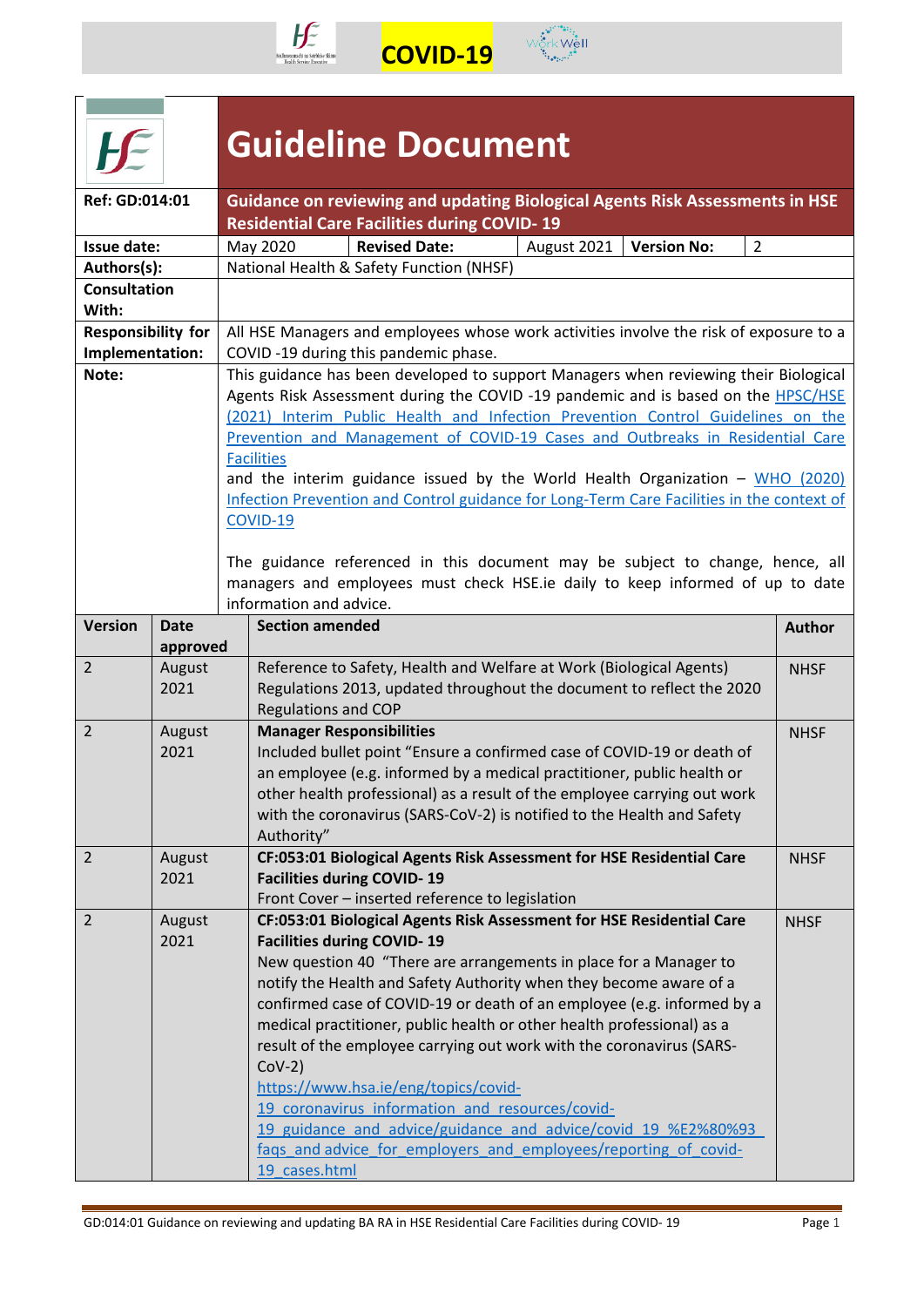



# **Table of Contents**

| 1.0                                                                                                               | <b>Introduction</b>               | 3                       |  |
|-------------------------------------------------------------------------------------------------------------------|-----------------------------------|-------------------------|--|
| 2.0                                                                                                               | <b>Purpose</b>                    | $\overline{\mathbf{3}}$ |  |
| 3.0                                                                                                               | <b>Scope</b>                      | 3                       |  |
| 4.0                                                                                                               | <b>Roles and Responsibilities</b> | 3                       |  |
| 5.0                                                                                                               | <b>Risk Assessment</b>            | 4                       |  |
| 6.0                                                                                                               | <b>Supporting Information</b>     | 6                       |  |
| 7.0                                                                                                               | <b>References</b>                 | 6                       |  |
| <b>Appendix I Biological Agents Risk Assessment for HSE Residential Care</b><br><b>Facilities during COVID-19</b> |                                   |                         |  |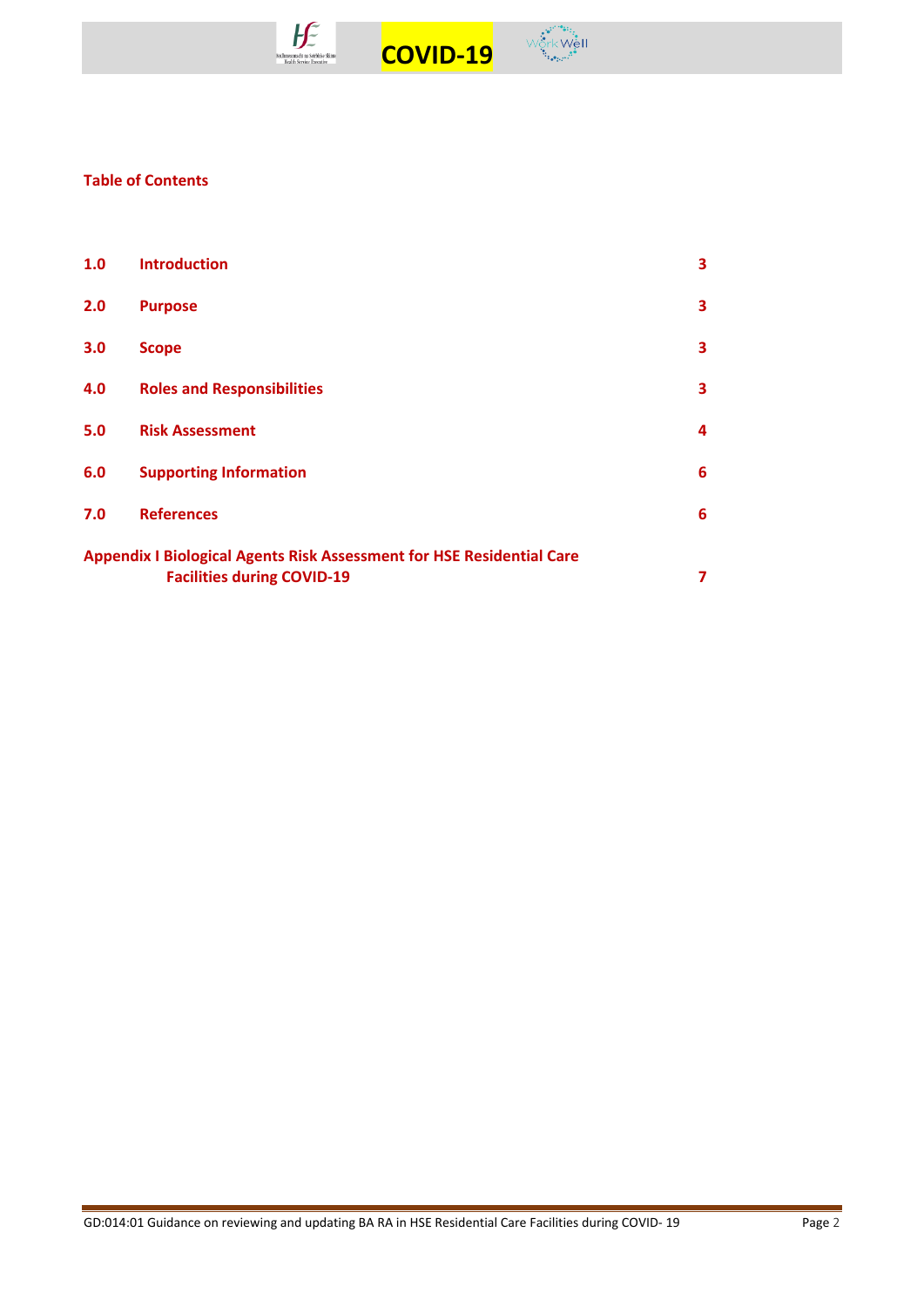



Severe acute respiratory syndrome coronavirus 2 (SARS-CoV-2), the virus responsible for the disease COVID-19 belongs to the Coronaviridae family. This family also includes severe acute respiratory syndrome-related coronavirus (SARS-virus) and Middle East respiratory syndrome coronavirus (MERSvirus). Both of these viruses are classified as risk group 3 biological agents under the Safety, Health and Welfare at Work (Biological Agents) Regulations 2013 and 2020.

 **COVID-19** 

It is the policy of the HSE to reduce, as far as is reasonably practicable, the risks associated with exposure to biological agents (COVID-19) and acknowledges that some employees may be exposed through work activities to COVID-19 and are committed to eliminating or reducing the risk of exposure.

# **2.0 Purpose:**

This guideline has been developed to support Managers and employees in reviewing and updating their Biological Agents Risk Assessment in HSE Residential Care Facilities (RCF) during the COVID -19 pandemic.

## **3.0 Scope:**

This guideline applies to all Managers and Employees in HSE Residential Care Facilities whose work activities may involve the risk of exposure to COVID-19 during this pandemic phase.

# **4.0 Roles and Responsibilities:**

The Safety, Health and Welfare (Biological Agents Regulations) 2013 and 2020, places specific duties on managers and employees and are detailed in the *HSE Policy on the Management of Biological Agents in the Healthcare Setting* and are not reproduced here. In summary responsibilities are as follows:

## **Manager Responsibilities:**

- Ensure that all hazards and the risks associated with exposure to COVID -19 are identified and assessed, and appropriate measures are put in place to eliminate, control or minimise the risk
- Ensure the risk assessment is in a written format (Refer to Appendix I)
- Where the results of the risk assessment identifies a risk to safety, health or welfare of employees, ensure relevant health surveillance is made available
- Ensure that employees are provided with appropriate information, instruction, supervision and training
- Ensure the implementation of appropriate responses for possible emergencies e.g. Spill management, management of contaminated employees
- Ensure that incidents involving potential exposure to COVID 19 are reported and managed in accordance with *Interim Guidance for Coronavirus - [Healthcare Worker Management by](https://www.hse.ie/eng/staff/workplace-health-and-wellbeing-unit/covid-19-guidance/)  [Occupational Health](https://www.hse.ie/eng/staff/workplace-health-and-wellbeing-unit/covid-19-guidance/)* and the *[HSE Incident Management Framework](https://www.hse.ie/eng/about/qavd/incident-management/)* and ensure that remedial measures identified through incident reviews are promptly implemented
- Ensure a confirmed case of COVID-19 or death of an employee (e.g. informed by a medical practitioner, public health or other health professional) as a result of the employee carrying out work with the coronavirus (SARS-CoV-2) is notified to the Health and Safety Authority.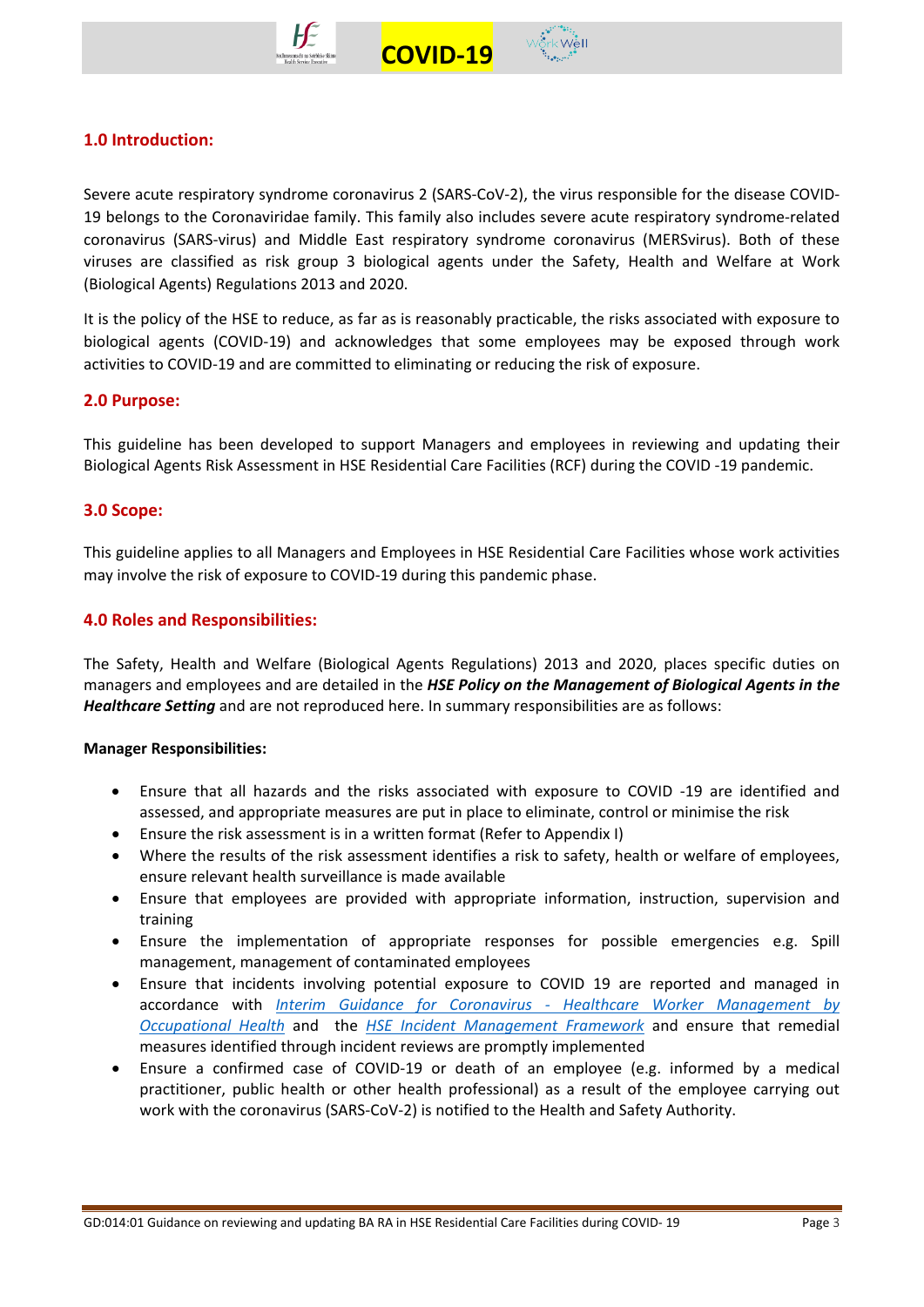



#### **Employee Responsibilities:**

• Adhere to local procedures and safe systems of work and any associated risk assessments and risk controls

 **COVID-19** 

- Work in a safe and responsible manner and take reasonable care of their own safety, health and welfare and that of others
- Co-operate with the regular review of risk assessments and control measures
- Not engage in improper conduct or behaviour or place anyone at risk
- Attend training as appropriate
- Use safety equipment or PPE provided, or other items provided for their safety, health and welfare at work
- Report to the Line Manager any defects in equipment or the place of work and any unsafe systems of work
- Report any incident involving exposure or risk of exposure, to, or release of, a biological agent involving or likely to involve a risk to the health or safety of an employee.

## **5.0 Risk Assessment**

The risk assessment process is broken down into four steps as outlined in Figure 1



*Figure 1*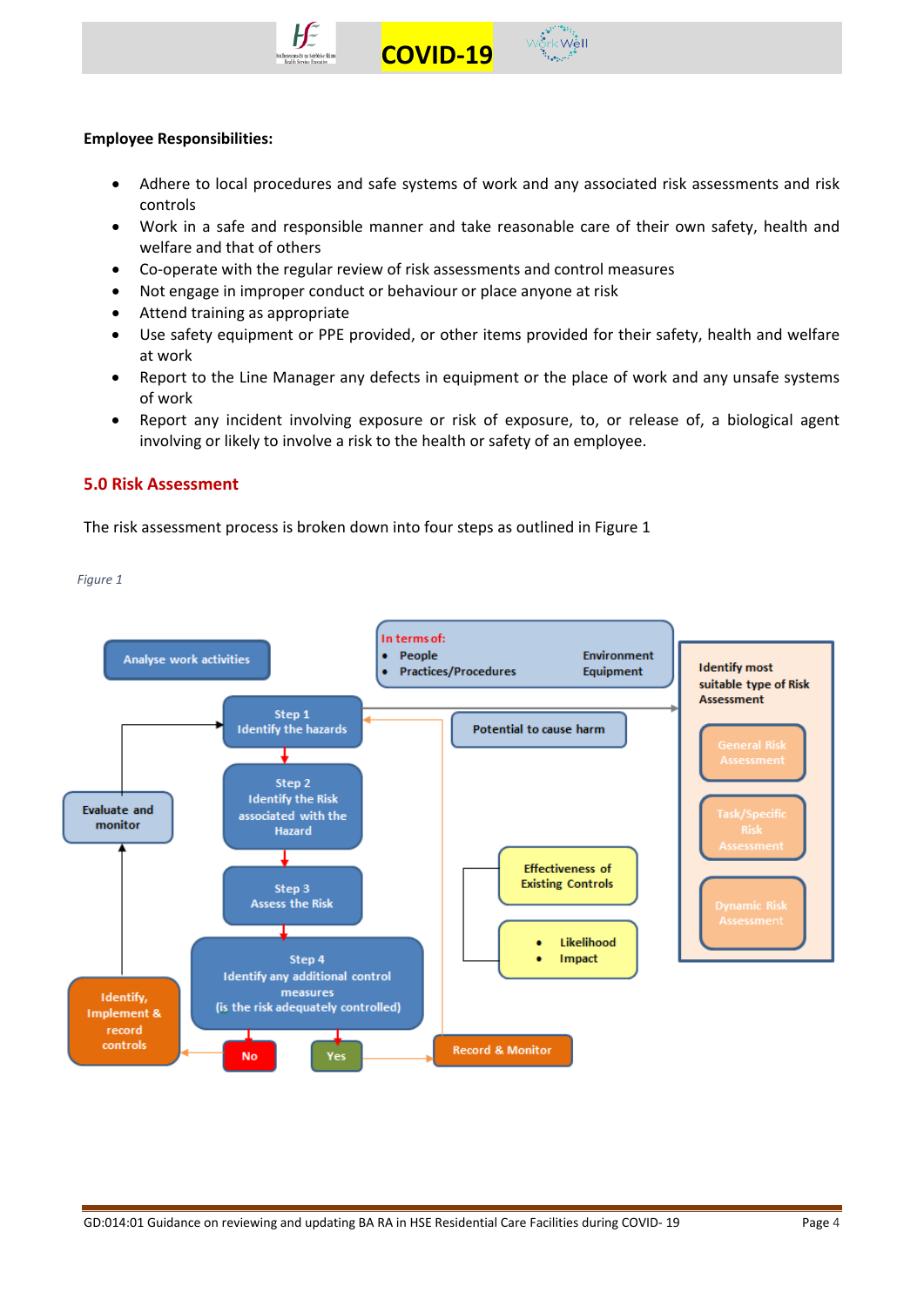



#### **5.1 Steps in the Risk Assessment Process**

The risk assessment process for a given task comprises of the following four steps:

**Step 1 - Identify the Hazard** – Document the activities where there is a potential exposure to COVID–19, and determine the nature, route, degree and duration of employee's exposure. Examples of work activities may include: (non – exhaustive)

 **COVID-19** 

- **Low risk patient care activities**: Initial clinical assessments; taking a respiratory swab or recording temperature; handling laundry or waste
- **Higher risk patient care activities**: Close contact for physical examination/physiotherapy; changing incontinence wear or assisting with toileting

#### **Step 2- Identify the Risks associated with the hazard**.

For the purpose of the assessment:

- o Identify categories of employees who may be exposed
- o Describe the risk associated with the hazard
- o Consider whether existing control measures are adequate.

The *[HPSC/HSE Interim Public Health and Infection Prevention Control Guidelines on the Prevention and](https://www.hpsc.ie/a-z/respiratory/coronavirus/novelcoronavirus/guidance/infectionpreventionandcontrolguidance/residentialcarefacilities/)  [Management of COVID-19 Cases and Outbreaks in Residential Care Facilities](https://www.hpsc.ie/a-z/respiratory/coronavirus/novelcoronavirus/guidance/infectionpreventionandcontrolguidance/residentialcarefacilities/) and Similar Units* and interim guidance issued by the World Health Organization, *[WHO \(2020\) Infection Prevention and Control guidance](https://apps.who.int/iris/handle/10665/331508)  [for Long-Term Care Facilities in the context of COVID-19](https://apps.who.int/iris/handle/10665/331508)* have been integrated into the risk assessment process to assist in identifying both the existing control measures in place (tick YES) and any additional controls required (tick NO).

*Note: Control programmes must accord with the prevention and risk reduction measures contained in [Schedule 2, 3, 4 and 5 of the Safety, Health and Welfare at Work \(Biological Agents\) Regulations 2013](https://www.hsa.ie/eng/news_events_media/news/news_and_articles/code_of_practice_for_the_safety_health_and_welfare_at_work_biological_agents_regulations_2013_and_2020.html) and [2020,](https://www.hsa.ie/eng/news_events_media/news/news_and_articles/code_of_practice_for_the_safety_health_and_welfare_at_work_biological_agents_regulations_2013_and_2020.html) and schedule [2, containment level 3 of the Code of Practice for the Safety, Health and Welfare at Work](https://www.hsa.ie/eng/news_events_media/news/news_and_articles/code_of_practice_for_the_safety_health_and_welfare_at_work_biological_agents_regulations_2013_and_2020.html)  [\(Biological Agents\) Regulations 2020](https://www.hsa.ie/eng/news_events_media/news/news_and_articles/code_of_practice_for_the_safety_health_and_welfare_at_work_biological_agents_regulations_2013_and_2020.html)*.

**Step 3 - Assess (i.e. Rate) the risks** (Refer to HSE Risk Assessment Tool) <https://www.hse.ie/eng/about/qavd/riskmanagement/risk-assessment-tool.pdf>

## **Step 4 - Identify any additional control measures (if any) required** (i.e. evaluate and treat the risks).

Where additional control measures are identified these should be documented on the Biological Agents Risk Assessment Form, assigned an 'action owner' and 'due date' for completion. (See Appendix 1 Biological Agents Risk Assessments in HSE Residential Care Facilities during COVID- 19)

## **6.0 Supporting Information**

- HSE Policy on the Management of Biological Agents in the Healthcare Sector
- Safety, Health and Welfare at Work (Biological Agents) Regulations, 2013 and 2020
- Code of Practice for the Safety, Health and Welfare at Work (Biological Agents) Regulations 2020
- CF:004:02 Guidance on Completion of Biological Agents Risk Assessment form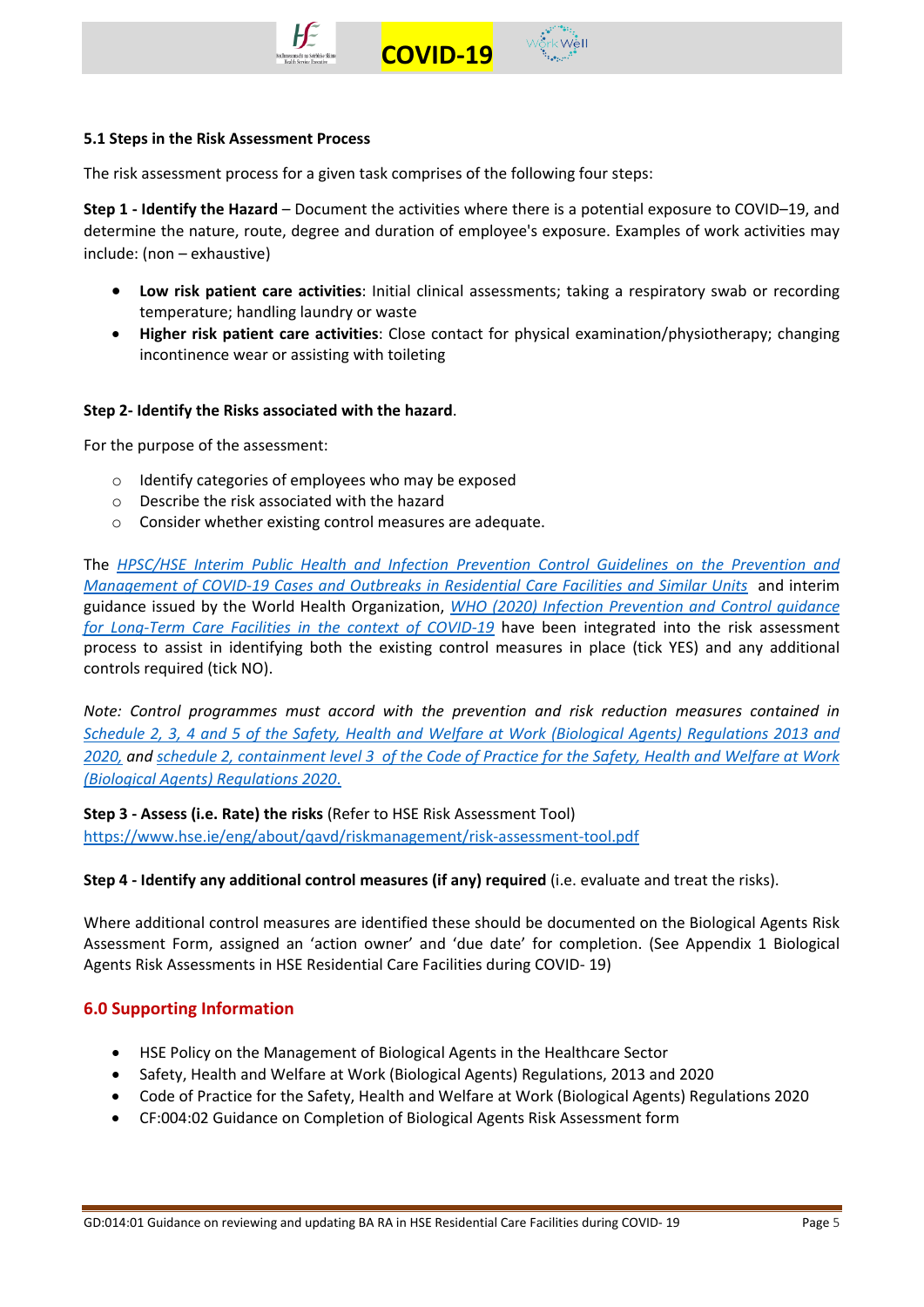



For further health and safety advice or support during the Covid-19 pandemic, please contact the HSE Health and Safety Helpdesk by visiting [https://healthservice.hse.ie/staff/benefits-services/health-and-safety/health](https://healthservice.hse.ie/staff/benefits-services/health-and-safety/health-and-safety-helpdesk.html)[and-safety-helpdesk.html](https://healthservice.hse.ie/staff/benefits-services/health-and-safety/health-and-safety-helpdesk.html) or alternatively phone 1850 420 420

# **7.0 References**

HPSC/HSE Interim Public Health and Infection Prevention Control Guidelines on the Prevention and Management of COVID-19 Cases and Outbreaks in Residential Care Facilities and Similar Units

Interim Guidance for Coronavirus - Healthcare Worker Management by Occupational Health

HPSC / HSE Current recommendations for the use of Personal Protective Equipment (PPE) in the management of suspected or confirmed COVID-19

WHO (2020) Infection Prevention and Control guidance for Long-Term Care Facilities in the context of COVID-19

HSE (2020) Incident Management Framework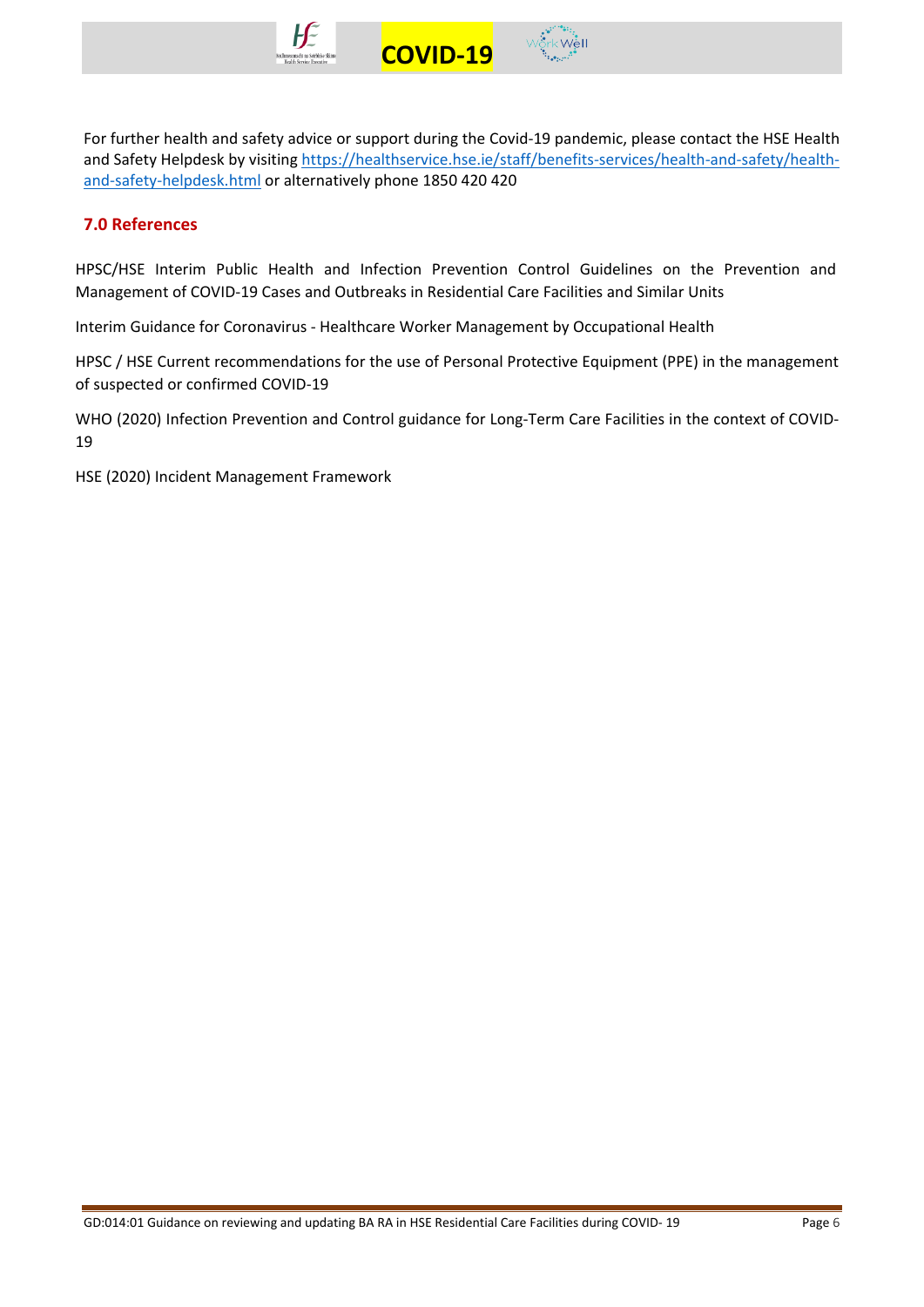



# **Appendix 1**

|                                                                                                                                                                                                                                                                                                                                                                                 |             | <b>Health &amp; Safety Risk Assessment</b>                                                                                                                                  |                 |                                                                                                                                                                                                                                                                                                   |                                                            |                                                                                                                                                                                                                                                                                                                                                                                                                                                                                                                                                                                                                                                                                               |                                                                                       |                |
|---------------------------------------------------------------------------------------------------------------------------------------------------------------------------------------------------------------------------------------------------------------------------------------------------------------------------------------------------------------------------------|-------------|-----------------------------------------------------------------------------------------------------------------------------------------------------------------------------|-----------------|---------------------------------------------------------------------------------------------------------------------------------------------------------------------------------------------------------------------------------------------------------------------------------------------------|------------------------------------------------------------|-----------------------------------------------------------------------------------------------------------------------------------------------------------------------------------------------------------------------------------------------------------------------------------------------------------------------------------------------------------------------------------------------------------------------------------------------------------------------------------------------------------------------------------------------------------------------------------------------------------------------------------------------------------------------------------------------|---------------------------------------------------------------------------------------|----------------|
|                                                                                                                                                                                                                                                                                                                                                                                 |             |                                                                                                                                                                             | Form            |                                                                                                                                                                                                                                                                                                   |                                                            |                                                                                                                                                                                                                                                                                                                                                                                                                                                                                                                                                                                                                                                                                               |                                                                                       |                |
| Ref: CF:053:01                                                                                                                                                                                                                                                                                                                                                                  |             |                                                                                                                                                                             | during COVID-19 |                                                                                                                                                                                                                                                                                                   |                                                            |                                                                                                                                                                                                                                                                                                                                                                                                                                                                                                                                                                                                                                                                                               | Re Biological Agents Risk Assessment for HSE Residential Care Facilities              |                |
| <b>Issue date:</b>                                                                                                                                                                                                                                                                                                                                                              |             | May 2020                                                                                                                                                                    |                 | <b>Revised date:</b>                                                                                                                                                                                                                                                                              |                                                            | August 2021                                                                                                                                                                                                                                                                                                                                                                                                                                                                                                                                                                                                                                                                                   | <b>Version No.</b>                                                                    | $\overline{2}$ |
| Author(s):                                                                                                                                                                                                                                                                                                                                                                      |             |                                                                                                                                                                             |                 | National Health & Safety Function (NHSF)                                                                                                                                                                                                                                                          |                                                            |                                                                                                                                                                                                                                                                                                                                                                                                                                                                                                                                                                                                                                                                                               |                                                                                       |                |
| Under Section 19 of the Safety, Health and Welfare at Work Act, 2005 and<br>Legislation:<br>associated Regulations, it is the duty of the employer to identify the hazards and<br>assess the associated risks in the workplace. All risk assessments must be in writing<br>and the necessary control measures to eliminate or minimise the risks documented<br>and implemented. |             |                                                                                                                                                                             |                 |                                                                                                                                                                                                                                                                                                   |                                                            |                                                                                                                                                                                                                                                                                                                                                                                                                                                                                                                                                                                                                                                                                               |                                                                                       |                |
| Note:                                                                                                                                                                                                                                                                                                                                                                           |             | completion.                                                                                                                                                                 |                 |                                                                                                                                                                                                                                                                                                   | (tick YES) and any additional controls required (tick NO). | The HPSC/HSE (2021) Interim Public Health and Infection Prevention Control<br>Guidelines on the Prevention and Management of COVID-19 Cases and Outbreaks in<br>Residential Care Facilities and the interim guidance issued by the World Health<br>Organization WHO (2020) Infection Prevention and Control guidance for Long-Term<br>Care Facilities in the context of COVID-19 have been integrated into the risk<br>assessment process to assist in identifying both the existing control measures in place<br>Where additional control measures are identified these should be documented on the<br>Biological Agents Risk Assessment Form, assigned an 'action owner' and 'due date' for |                                                                                       |                |
|                                                                                                                                                                                                                                                                                                                                                                                 |             |                                                                                                                                                                             |                 |                                                                                                                                                                                                                                                                                                   |                                                            |                                                                                                                                                                                                                                                                                                                                                                                                                                                                                                                                                                                                                                                                                               | Biological Agents Risk Assessment for HSE Residential Care Facilities during COVID-19 |                |
| <b>Division:</b>                                                                                                                                                                                                                                                                                                                                                                |             |                                                                                                                                                                             |                 |                                                                                                                                                                                                                                                                                                   |                                                            | <b>Source of Risk:</b>                                                                                                                                                                                                                                                                                                                                                                                                                                                                                                                                                                                                                                                                        |                                                                                       |                |
| HG/CHO/NAS/Functi                                                                                                                                                                                                                                                                                                                                                               |             |                                                                                                                                                                             |                 |                                                                                                                                                                                                                                                                                                   |                                                            | <b>Primary Impact</b>                                                                                                                                                                                                                                                                                                                                                                                                                                                                                                                                                                                                                                                                         |                                                                                       |                |
| on:                                                                                                                                                                                                                                                                                                                                                                             |             |                                                                                                                                                                             |                 |                                                                                                                                                                                                                                                                                                   | Category:                                                  |                                                                                                                                                                                                                                                                                                                                                                                                                                                                                                                                                                                                                                                                                               |                                                                                       |                |
| <b>Hospital Site/Service:</b>                                                                                                                                                                                                                                                                                                                                                   |             |                                                                                                                                                                             |                 |                                                                                                                                                                                                                                                                                                   | <b>Risk Type:</b>                                          |                                                                                                                                                                                                                                                                                                                                                                                                                                                                                                                                                                                                                                                                                               |                                                                                       |                |
| <b>Dept/Service Site:</b>                                                                                                                                                                                                                                                                                                                                                       |             |                                                                                                                                                                             |                 |                                                                                                                                                                                                                                                                                                   |                                                            | <b>Name of Risk Owner:</b>                                                                                                                                                                                                                                                                                                                                                                                                                                                                                                                                                                                                                                                                    |                                                                                       |                |
| <b>Date of Assessment:</b>                                                                                                                                                                                                                                                                                                                                                      |             |                                                                                                                                                                             |                 |                                                                                                                                                                                                                                                                                                   | Owner:                                                     | <b>Signature of Risk</b>                                                                                                                                                                                                                                                                                                                                                                                                                                                                                                                                                                                                                                                                      |                                                                                       |                |
| <b>Unique ID No:</b>                                                                                                                                                                                                                                                                                                                                                            |             |                                                                                                                                                                             |                 |                                                                                                                                                                                                                                                                                                   |                                                            | <b>Risk Co-Ordinator:</b>                                                                                                                                                                                                                                                                                                                                                                                                                                                                                                                                                                                                                                                                     |                                                                                       |                |
|                                                                                                                                                                                                                                                                                                                                                                                 |             |                                                                                                                                                                             |                 |                                                                                                                                                                                                                                                                                                   |                                                            | *Risk Assessor(s):                                                                                                                                                                                                                                                                                                                                                                                                                                                                                                                                                                                                                                                                            |                                                                                       |                |
|                                                                                                                                                                                                                                                                                                                                                                                 |             |                                                                                                                                                                             |                 |                                                                                                                                                                                                                                                                                                   |                                                            | <b>Amendments to the Risk Assessment</b>                                                                                                                                                                                                                                                                                                                                                                                                                                                                                                                                                                                                                                                      |                                                                                       |                |
| <b>Version</b>                                                                                                                                                                                                                                                                                                                                                                  | <b>Date</b> |                                                                                                                                                                             |                 | <b>Section amended</b>                                                                                                                                                                                                                                                                            |                                                            |                                                                                                                                                                                                                                                                                                                                                                                                                                                                                                                                                                                                                                                                                               |                                                                                       | <b>Author</b>  |
|                                                                                                                                                                                                                                                                                                                                                                                 | approved    |                                                                                                                                                                             |                 |                                                                                                                                                                                                                                                                                                   |                                                            |                                                                                                                                                                                                                                                                                                                                                                                                                                                                                                                                                                                                                                                                                               |                                                                                       |                |
| $\overline{2}$                                                                                                                                                                                                                                                                                                                                                                  |             | August 2021<br>CF:053:01 Biological Agents Risk Assessment for HSE Residential<br><b>Care Facilities during COVID-19</b><br>Front Cover - inserted reference to legislation |                 |                                                                                                                                                                                                                                                                                                   |                                                            | <b>NHSF</b>                                                                                                                                                                                                                                                                                                                                                                                                                                                                                                                                                                                                                                                                                   |                                                                                       |                |
| $\overline{2}$                                                                                                                                                                                                                                                                                                                                                                  | August 2021 |                                                                                                                                                                             |                 | CF:053:01 Biological Agents Risk Assessment for HSE Residential<br><b>Care Facilities during COVID-19</b><br>New question 40 "There are arrangements in place for a<br>Manager to notify the Health and Safety Authority when they<br>become aware of a confirmed case of COVID-19 or death of an |                                                            | <b>NHSF</b>                                                                                                                                                                                                                                                                                                                                                                                                                                                                                                                                                                                                                                                                                   |                                                                                       |                |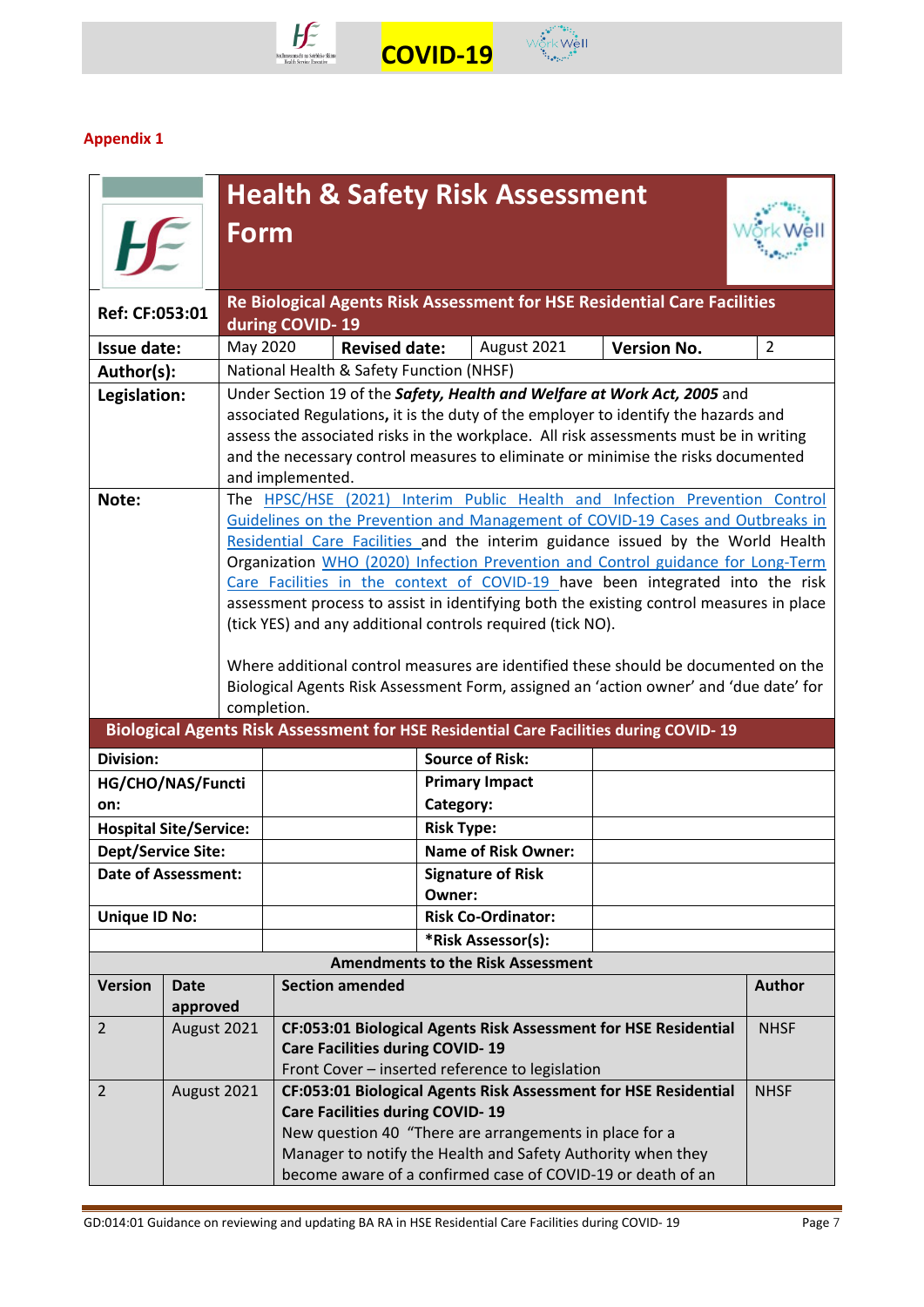



|  | employee (e.g. informed by a medical practitioner, public health   |  |
|--|--------------------------------------------------------------------|--|
|  | or other health professional) as a result of the employee carrying |  |
|  | out work with the coronavirus (SARS-CoV-2)                         |  |
|  | https://www.hsa.ie/eng/topics/covid-                               |  |
|  | 19 coronavirus information and resources/covid-                    |  |
|  | 19 guidance and advice/guidance and advice/covid 19 %E2%           |  |
|  | 80%93 fags and                                                     |  |
|  | advice for employers and employees/reporting of covid-             |  |
|  | 19 cases.html                                                      |  |

| No.                                                                                                    |                                                                                | Yes | <b>No</b> | N/A | <b>Comment</b> |  |  |  |
|--------------------------------------------------------------------------------------------------------|--------------------------------------------------------------------------------|-----|-----------|-----|----------------|--|--|--|
|                                                                                                        | Section 1- General measures to prevent a COVID-19 outbreak during the pandemic |     |           |     |                |  |  |  |
| To facilitate early identification and planning for cases or suspected cases of COVID-19 the following |                                                                                |     |           |     |                |  |  |  |
|                                                                                                        | measures are in place.                                                         |     |           |     |                |  |  |  |
|                                                                                                        |                                                                                |     |           |     |                |  |  |  |
| $\mathbf{1}$                                                                                           | A COVID-19 preparedness plan is in place to include:                           |     |           |     |                |  |  |  |
|                                                                                                        | planning for cohorting of residents (COVID-19 separate from                    |     |           |     |                |  |  |  |
|                                                                                                        | non-COVID-19), enhanced IPC, training for Healthcare                           |     |           |     |                |  |  |  |
|                                                                                                        | Workers (HCWs), establishing surge capacity and promoting                      |     |           |     |                |  |  |  |
|                                                                                                        | resident and family communication                                              |     |           |     |                |  |  |  |
| $\overline{2}$                                                                                         | Each ward or floor operates where possible as a discrete unit                  |     |           |     |                |  |  |  |
|                                                                                                        | or zone, i.e. HCWs and equipment are dedicated to a specific                   |     |           |     |                |  |  |  |
|                                                                                                        | area and are not rotated from other areas (this includes                       |     |           |     |                |  |  |  |
|                                                                                                        | night duty)                                                                    |     |           |     |                |  |  |  |
| 3                                                                                                      | Dedicated HCWs are assigned to work in the facility and do                     |     |           |     |                |  |  |  |
|                                                                                                        | not move across settings                                                       |     |           |     |                |  |  |  |
| $\overline{4}$                                                                                         | The temperature of each HCW working in the facility is                         |     |           |     |                |  |  |  |
|                                                                                                        | measured at the start of each shift and there is a system in                   |     |           |     |                |  |  |  |
|                                                                                                        | place whereby all HCWs confirm verbally with their line                        |     |           |     |                |  |  |  |
|                                                                                                        | manager that they do not have any symptoms of respiratory                      |     |           |     |                |  |  |  |
|                                                                                                        | illness, such as fever, cough, shortness-of-breath or myalgia                  |     |           |     |                |  |  |  |
| 5                                                                                                      | There is an adequate availability of supplies including                        |     |           |     |                |  |  |  |
|                                                                                                        | tissues, alcohol based hand rub (ABHR), hand wipes,                            |     |           |     |                |  |  |  |
|                                                                                                        | cleaning products (including disinfectants) and personal                       |     |           |     |                |  |  |  |
|                                                                                                        | protective equipment                                                           |     |           |     |                |  |  |  |
| 6                                                                                                      | Where there are difficulties in sourcing and obtaining                         |     |           |     |                |  |  |  |
|                                                                                                        | supplies, there is an agreed process to liaise with local CHO                  |     |           |     |                |  |  |  |
|                                                                                                        | management                                                                     |     |           |     |                |  |  |  |
| $\overline{7}$                                                                                         | HCWs are aware of the early signs and symptoms of COVID-                       |     |           |     |                |  |  |  |
|                                                                                                        | 19 in residents presenting and know who to alert if they                       |     |           |     |                |  |  |  |
|                                                                                                        | have a concern                                                                 |     |           |     |                |  |  |  |
| 8                                                                                                      | All HCWs have training in standard precautions, in particular                  |     |           |     |                |  |  |  |
|                                                                                                        | hand hygiene, respiratory hygiene & cough etiquette and in                     |     |           |     |                |  |  |  |
|                                                                                                        | transmission based precautions (Contact, Droplet &                             |     |           |     |                |  |  |  |
|                                                                                                        | Airborne) including the appropriate use of PPE                                 |     |           |     |                |  |  |  |
| 9                                                                                                      | Residents are encouraged to maintain a distance of 1 to 2m                     |     |           |     |                |  |  |  |
|                                                                                                        | from other residents and HCWs                                                  |     |           |     |                |  |  |  |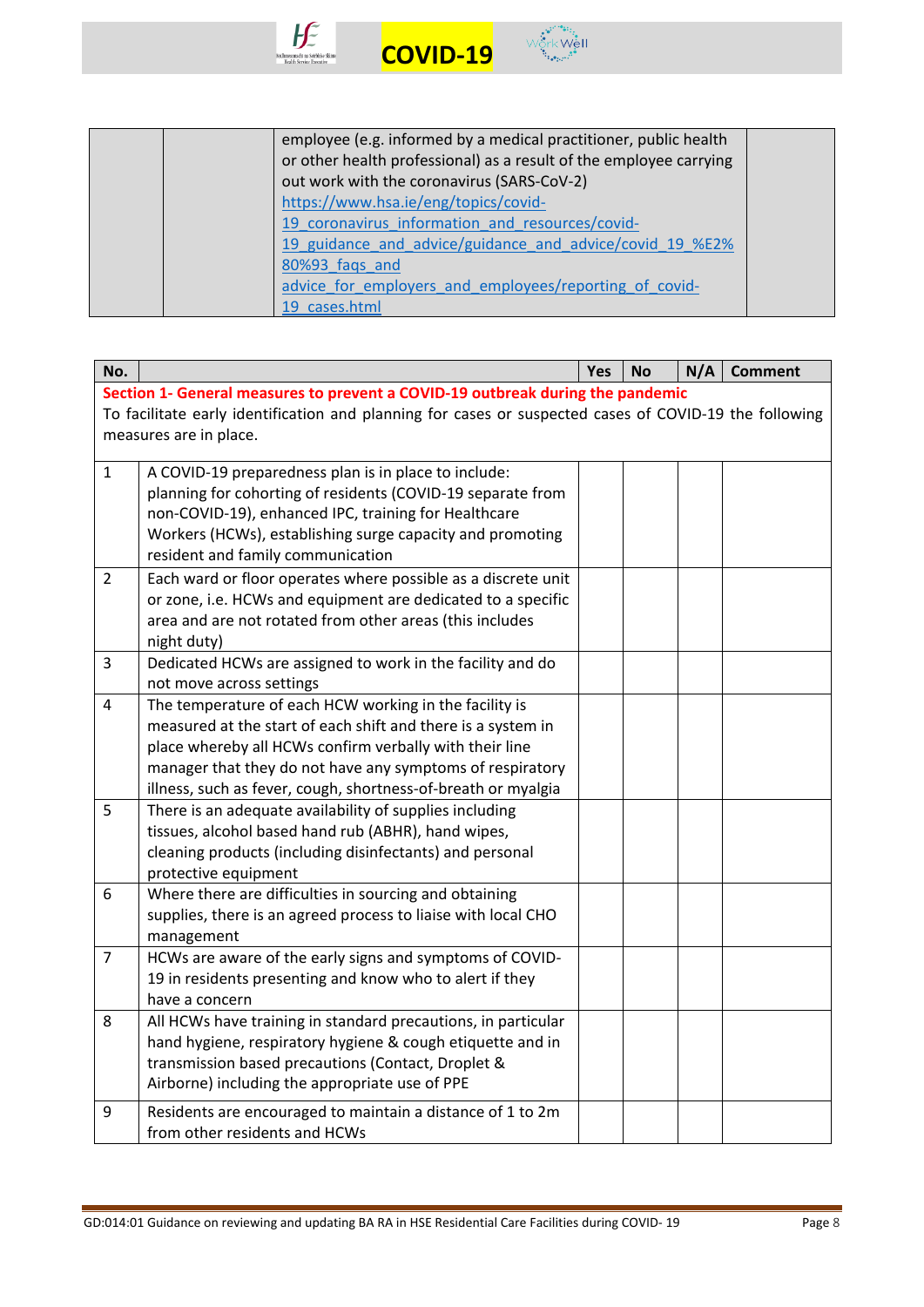



| No. |                                                                                | Yes | <b>No</b> | N/A | <b>Comment</b> |
|-----|--------------------------------------------------------------------------------|-----|-----------|-----|----------------|
| 10  | Group activities that are necessary for residents' welfare are                 |     |           |     |                |
|     | risk assessed for necessity and                                                |     |           |     |                |
|     | Only conducted with small groups of residents who<br>$\bullet$                 |     |           |     |                |
|     | consistently attend                                                            |     |           |     |                |
|     | maintaining a physical distancing i.e. 2m as far as<br>$\bullet$               |     |           |     |                |
|     | possible                                                                       |     |           |     |                |
| 11  | HCWs adhere to physical distancing measures during break                       |     |           |     |                |
|     | and meal times                                                                 |     |           |     |                |
| 12  | Arrangements are in place for HCWs involved in care of                         |     |           |     |                |
|     | suspected or confirmed cases to have access to local                           |     |           |     |                |
|     | occupational health support and emergency contact details                      |     |           |     |                |
|     | for out of hours advice in the event they develop symptoms                     |     |           |     |                |
|     | or they have a breach in PPE in line with Interim Guidance                     |     |           |     |                |
|     | for Coronavirus - Healthcare Worker Management by                              |     |           |     |                |
|     | <b>Occupational Health</b>                                                     |     |           |     |                |
|     | Note: Hand Hygiene and Respiratory Hygiene are essential Preventative Measures |     |           |     |                |
|     | <b>Section 2- Infection Prevention and Control Measures</b>                    |     |           |     |                |
|     | <b>Hand Hygiene</b>                                                            |     |           |     |                |
| 13  | HCWs apply WHO My 5 Moments for Hand Hygiene before                            |     |           |     |                |
|     | touching a resident, before any clean or aseptic procedure is                  |     |           |     |                |
|     | performed, after exposure to body fluid, after touching a                      |     |           |     |                |
|     | resident and after touching a residents' surroundings                          |     |           |     |                |
| 14  | Hand hygiene is performed immediately before every                             |     |           |     |                |
|     | episode of direct resident care and after any activity or                      |     |           |     |                |
|     | contact that potentially results in hands becoming                             |     |           |     |                |
|     | contaminated, including the removal of PPE, equipment                          |     |           |     |                |
|     | decontamination, handling of waste and laundry                                 |     |           |     |                |
|     | Note:                                                                          |     |           |     |                |
|     | Hand hygiene includes either cleaning hands with an                            |     |           |     |                |
|     | alcohol based hand rub or with soap and water                                  |     |           |     |                |
|     | Alcohol based hand rubs are preferred if hands are                             |     |           |     |                |
|     | not visibly soiled / dirty                                                     |     |           |     |                |
|     | Wash hands with soap and water when they are                                   |     |           |     |                |
|     | visibly soiled                                                                 |     |           |     |                |
| 15  | Residents are encouraged to wash their hands after                             |     |           |     |                |
|     | toileting, after blowing their nose, before and after eating                   |     |           |     |                |
|     | and when leaving their room. Where the resident's cognitive                    |     |           |     |                |
|     | state is impaired HCWs help with this activity                                 |     |           |     |                |
|     | <b>Respiratory Hygiene</b>                                                     |     |           |     |                |
| 16  | All HCWs adhere to respiratory hygiene and cough etiquette                     |     |           |     |                |
| 17  | All residents are advised to cover their nose and mouth with                   |     |           |     |                |
|     | a tissue when coughing and sneezing                                            |     |           |     |                |
| 18  | Disposable single use tissues are used to cover the nose and                   |     |           |     |                |
|     | mouth when sneezing, coughing or wiping and blowing the                        |     |           |     |                |
|     | nose                                                                           |     |           |     |                |
| 19  | When a resident requires assistance with containment of                        |     |           |     |                |
|     | respiratory secretions the HCW performs hand hygiene after                     |     |           |     |                |
|     | contact with respiratory secretions                                            |     |           |     |                |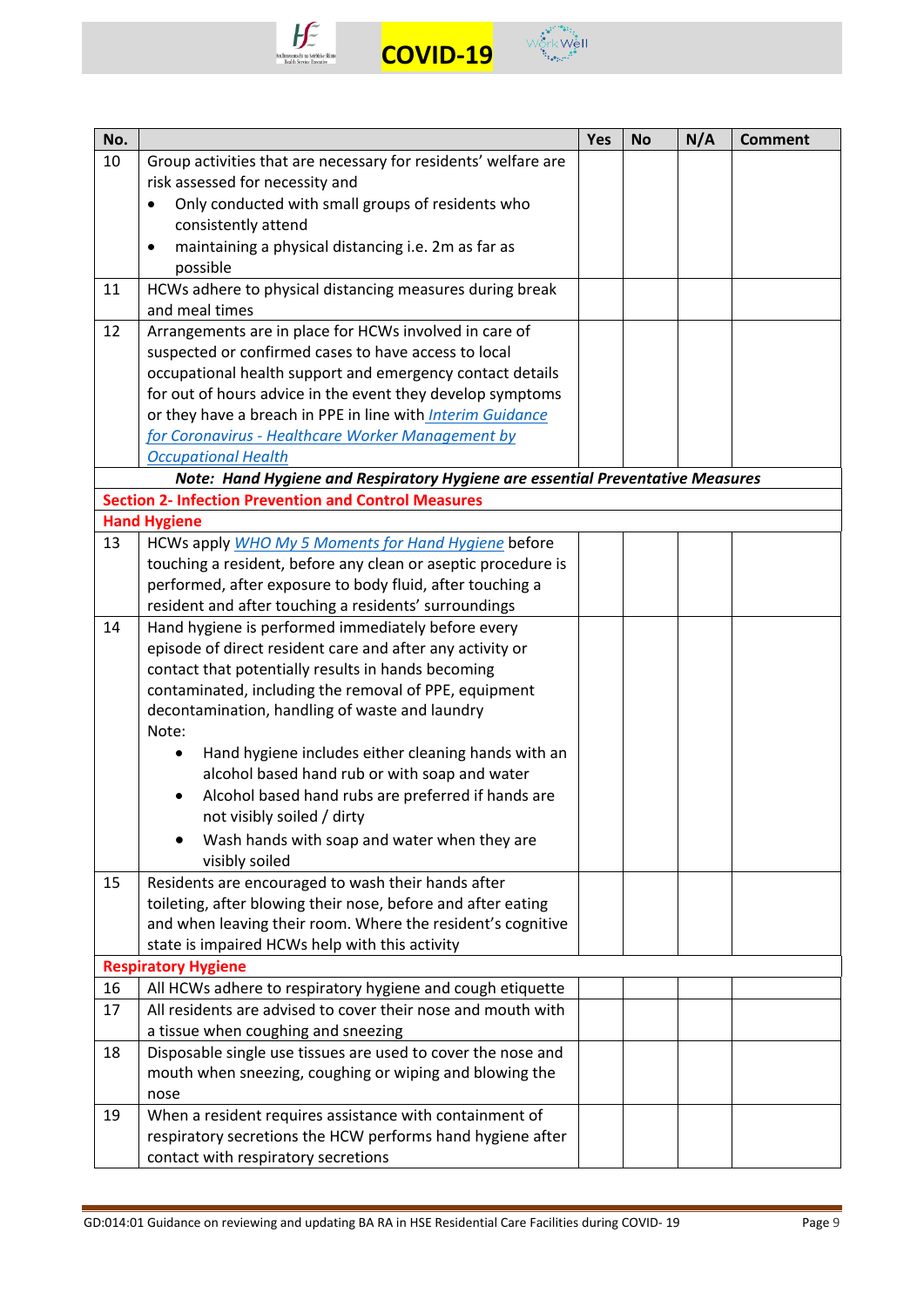



| No. |                                                                                                             | <b>Yes</b> | <b>No</b> | N/A | <b>Comment</b> |
|-----|-------------------------------------------------------------------------------------------------------------|------------|-----------|-----|----------------|
| 20  | HCWs and residents are advised to keep hands away from                                                      |            |           |     |                |
|     | their eyes, mouth and nose                                                                                  |            |           |     |                |
|     | Personal Protective Equipment (PPE) - Also See Section 6 Qs 49-54                                           |            |           |     |                |
| 21  | Every HCW undertakes a dynamic risk assessment* PRIOR to                                                    |            |           |     |                |
|     | performing a clinical care task, to inform the level of IPC                                                 |            |           |     |                |
|     | precautions needed, including the choice of appropriate PPE                                                 |            |           |     |                |
|     | for those who need to be present.                                                                           |            |           |     |                |
|     | The choice and selection of PPE is based on risk assessment                                                 |            |           |     |                |
|     | and in line with the HPSC / HSE Current recommendations                                                     |            |           |     |                |
|     | for the use of Personal Protective Equipment (PPE) in the                                                   |            |           |     |                |
|     | management of suspected or confirmed COVID-19                                                               |            |           |     |                |
|     | *an informal on-the-spot undocumented risk assessment                                                       |            |           |     |                |
|     | which is undertaken prior to undertaking any task.                                                          |            |           |     |                |
|     | <b>Section 3- Transmission Based Precautions</b>                                                            |            |           |     |                |
|     | <b>Cohorting (Physical Distancing Measures) for residents with possible or confirmed COVID-19</b>           |            |           |     |                |
| 22  | Residents with possible or confirmed COVID-19 are placed in                                                 |            |           |     |                |
|     | a dedicated 'zone' with dedicated staff where possible                                                      |            |           |     |                |
|     | (single rooms close together, or in multi occupancy areas<br>within the building or section of a ward/unit) |            |           |     |                |
|     | Note:                                                                                                       |            |           |     |                |
|     | 1. Only Residents with a diagnosis of COVID-19 can be                                                       |            |           |     |                |
|     | cohorted together                                                                                           |            |           |     |                |
|     | 2. Where possible the area should not be used as a                                                          |            |           |     |                |
|     | thoroughfare by other residents, visitors or staff                                                          |            |           |     |                |
| 23  | Signage is displayed to reduce entry into the resident's room                                               |            |           |     |                |
|     | and the door remains closed                                                                                 |            |           |     |                |
| 24  | Where practicable, residents are cared for in a single room                                                 |            |           |     |                |
|     | with en-suite facilities. If there is no en-suite toilet a                                                  |            |           |     |                |
|     | dedicated commode is used, with arrangements in place for                                                   |            |           |     |                |
|     | safe removal of a bedpan/urinal to an appropriate disposal                                                  |            |           |     |                |
|     | point. Where this is not possible, safe access to a toilet close                                            |            |           |     |                |
|     | by, that is assigned for the use of that resident and cleaned                                               |            |           |     |                |
|     | after use                                                                                                   |            |           |     |                |
| 25  | Where residents are cohorted in multi-occupancy rooms                                                       |            |           |     |                |
|     | every effort is made to minimise cross-transmission risk: by                                                |            |           |     |                |
|     | maintaining as much physical distance as possible between                                                   |            |           |     |                |
|     | beds; and or reducing the number of residents/beds in the                                                   |            |           |     |                |
|     | area to facilitate social distancing                                                                        |            |           |     |                |
| 26  | Privacy curtains are used where available between the beds                                                  |            |           |     |                |
|     | to minimise opportunities for close contact                                                                 |            |           |     |                |
| 27  | Where possible, a team of HCWs is designated to care                                                        |            |           |     |                |
|     | exclusively for suspected or confirmed cases to reduce the                                                  |            |           |     |                |
|     | risk of transmission                                                                                        |            |           |     |                |
| 28  | The choice and selection of PPE is based on risk assessment                                                 |            |           |     |                |
|     | and in line with the <b>HPSC</b> / HSE Current recommendations                                              |            |           |     |                |
|     | for the use of Personal Protective Equipment (PPE) in the                                                   |            |           |     |                |
|     | management of suspected or confirmed COVID-19                                                               |            |           |     |                |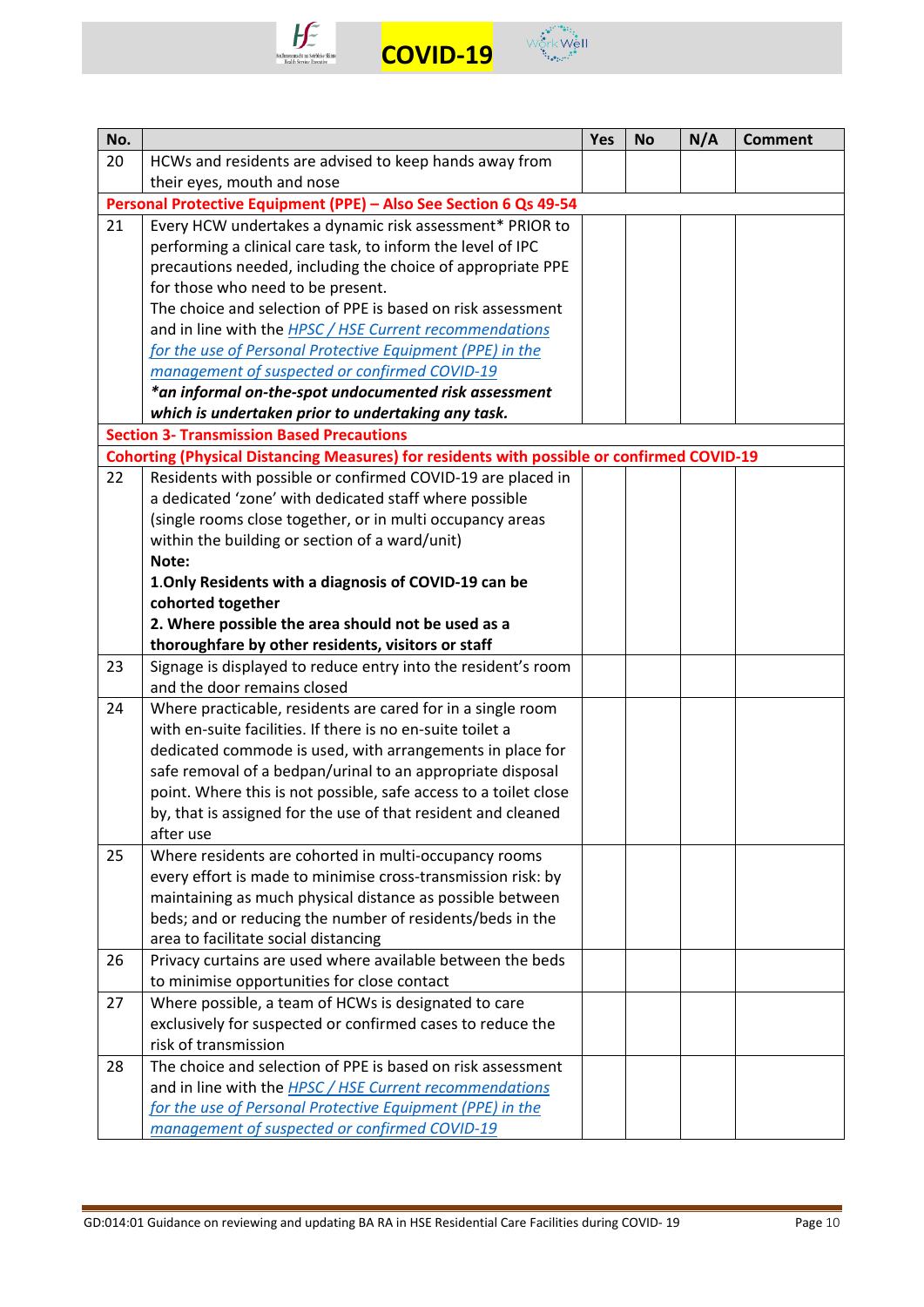



| No. |                                                                                                    | <b>Yes</b> | <b>No</b> | N/A | <b>Comment</b> |
|-----|----------------------------------------------------------------------------------------------------|------------|-----------|-----|----------------|
|     | Management of close contacts of a possible or confirmed case of COVID-19                           |            |           |     |                |
| 29  | Residents who are contacts of a confirmed or possible case                                         |            |           |     |                |
|     | are accommodated in a single room with their own en-suite                                          |            |           |     |                |
|     | facilities. Where this is not possible, cohorting in small                                         |            |           |     |                |
|     | groups (2 to 4) with other contacts is facilitated                                                 |            |           |     |                |
|     | Care of the dying and recently deceased                                                            |            |           |     |                |
| 30  | Care of the dying and recently deceased is in line with the                                        |            |           |     |                |
|     | requirements of <b>HPSC/HSE</b> (2021) Interim Public Health and                                   |            |           |     |                |
|     | <b>Infection Prevention Control Guidelines on the Prevention</b>                                   |            |           |     |                |
|     | and Management of COVID-19 Cases and Outbreaks in                                                  |            |           |     |                |
|     | <b>Residential Care Facilities</b>                                                                 |            |           |     |                |
|     | <b>Section 4 - Administrative Controls</b>                                                         |            |           |     |                |
| 31  | HCWs are provided with adequate training in standard                                               |            |           |     |                |
|     | precautions and transmission based precautions                                                     |            |           |     |                |
| 32  | There are 'sufficient numbers of staff with the necessary                                          |            |           |     |                |
|     | experience and competencies to meet the needs of                                                   |            |           |     |                |
|     | residents and which reflect the size, layout and purpose of                                        |            |           |     |                |
|     | the service' and 'contingency plans are in place in the event                                      |            |           |     |                |
|     | of a shortfall in staffing levels or a change in the acuity of                                     |            |           |     |                |
|     | residents'                                                                                         |            |           |     |                |
|     | Ref HIQA (2016) National Standards for Residential Care                                            |            |           |     |                |
|     | <b>Settings for Older People in Ireland</b>                                                        |            |           |     |                |
| 33  | HCWs have access to Occupational Health support and are                                            |            |           |     |                |
|     | aware of <b>Interim Guidance for Coronavirus</b> - Healthcare                                      |            |           |     |                |
|     | <b>Worker Management by Occupational Health</b>                                                    |            |           |     |                |
| 34  | Group meetings and social interaction among HCWs are                                               |            |           |     |                |
|     | restricted and alternative methods of communication                                                |            |           |     |                |
|     | arranged (e.g. e-mail, teleconference, and video                                                   |            |           |     |                |
|     | conference). Note: Where meetings are essential, select a                                          |            |           |     |                |
|     | meeting space that can facilitate the anticipated number of                                        |            |           |     |                |
|     | attendees, so that physical distancing can be observed                                             |            |           |     |                |
| 35  | There is a local visitor restriction policy in place in line with                                  |            |           |     |                |
|     | the requirements of HPSC/HSE (2021) Interim Public Health                                          |            |           |     |                |
|     | and Infection Prevention Control Guidelines on the                                                 |            |           |     |                |
|     | Prevention and Management of COVID-19 Cases and<br><b>Outbreaks in Residential Care Facilities</b> |            |           |     |                |
| 36  | HCWs have been advised to launder their uniforms daily and                                         |            |           |     |                |
|     | separately from other household linen (in a load not more                                          |            |           |     |                |
|     | than half the machine capacity at the maximum                                                      |            |           |     |                |
|     | temperature the fabric)                                                                            |            |           |     |                |
| 37  | HCWs have been advised not to bring personal items,                                                |            |           |     |                |
|     | including mobile phones into isolation or cohort areas                                             |            |           |     |                |
| 38  | There is a local IPC audit programme in place monitoring                                           |            |           |     |                |
|     | compliance with standard precautions                                                               |            |           |     |                |
| 39  | There is a system in place for managing and reporting                                              |            |           |     |                |
|     | incidents of COVID-19 in line with Interim Guidance for                                            |            |           |     |                |
|     | Coronavirus - Healthcare Worker Management by                                                      |            |           |     |                |
|     | Occupational Health and the HSE Incident Management                                                |            |           |     |                |
|     | <b>Framework</b>                                                                                   |            |           |     |                |
|     |                                                                                                    |            |           |     |                |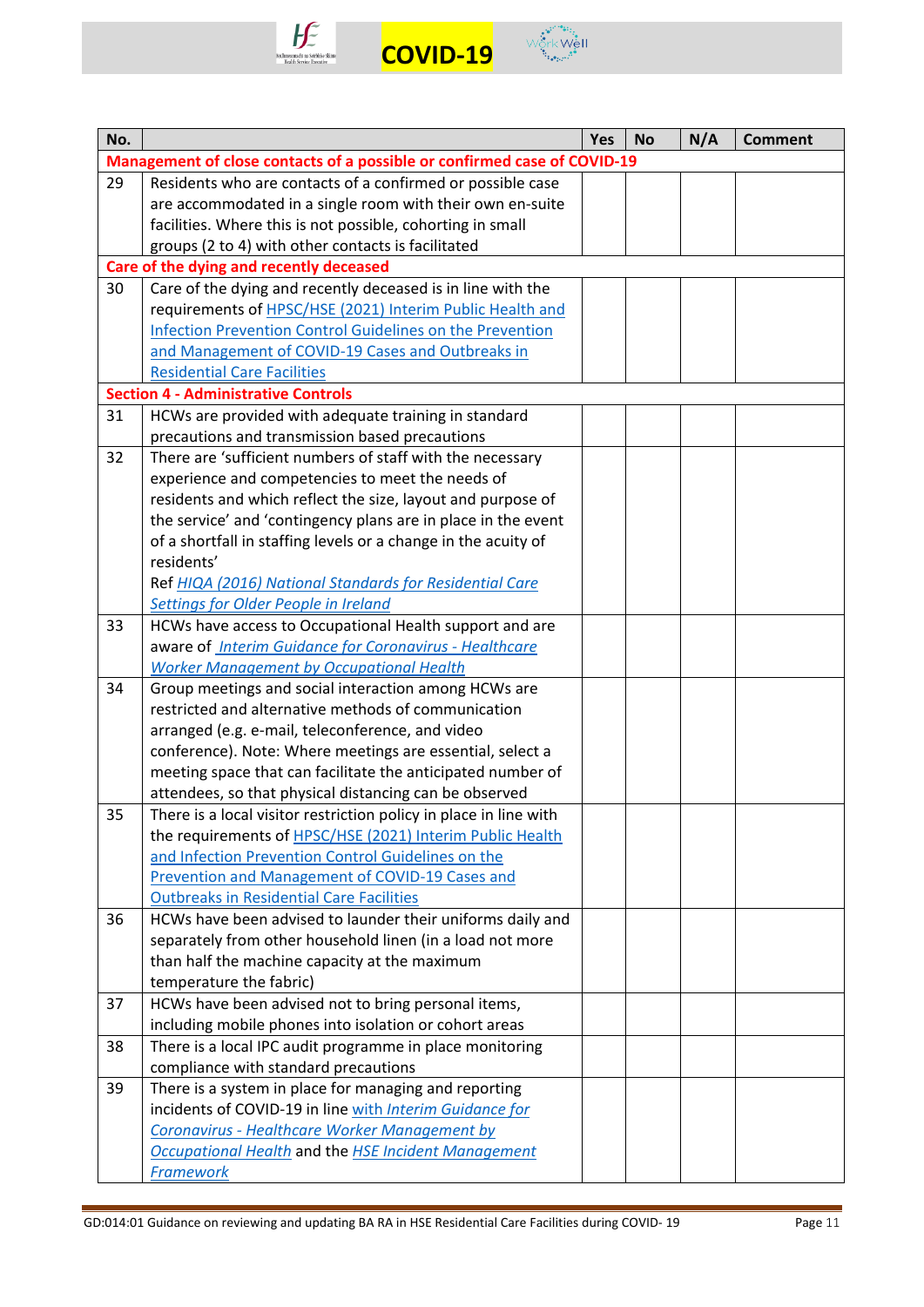



| No. |                                                                    | Yes | <b>No</b> | N/A | <b>Comment</b> |
|-----|--------------------------------------------------------------------|-----|-----------|-----|----------------|
| 40  | There are arrangements in place for a Manager to notify the        |     |           |     |                |
|     | Health and Safety Authority when they become aware of a            |     |           |     |                |
|     | confirmed case of COVID-19 or death of an employee (e.g.           |     |           |     |                |
|     | informed by a medical practitioner, public health or other         |     |           |     |                |
|     | health professional) as a result of the employee carrying out      |     |           |     |                |
|     | work with the coronavirus (SARS-CoV-2)                             |     |           |     |                |
|     | https://www.hsa.ie/eng/topics/covid-                               |     |           |     |                |
|     | 19 coronavirus information and resources/covid-                    |     |           |     |                |
|     | 19 guidance and advice/guidance and advice/covid 19 %              |     |           |     |                |
|     | E2%80%93_faqs_and                                                  |     |           |     |                |
|     | advice for employers and employees/reporting of covid-             |     |           |     |                |
|     | 19 cases.html                                                      |     |           |     |                |
|     | <b>Equipment</b>                                                   |     |           |     |                |
| 41  | Where possible single-use equipment is used for each               |     |           |     |                |
|     | resident and disposed of as healthcare waste inside the            |     |           |     |                |
|     | room                                                               |     |           |     |                |
| 42  | Where single use equipment is not possible, dedicated care         |     |           |     |                |
|     | equipment is used in the residents' room or cohort area and        |     |           |     |                |
|     | is not shared with other residents in non COVID-19 areas e.g.      |     |           |     |                |
|     | lifting devices, commodes, moving aides etc.                       |     |           |     |                |
| 43  | Where it is not possible to dedicate pieces of equipment to        |     |           |     |                |
|     | the resident or cohort area, equipment is decontaminated           |     |           |     |                |
|     | immediately after use and before use on any resident               |     |           |     |                |
|     | following standard cleaning protocols                              |     |           |     |                |
|     | <b>Cleaning and decontamination</b>                                |     |           |     |                |
| 44  | Residents observation charts, medication prescription and          |     |           |     |                |
|     | administration records (drug kardex) and healthcare records        |     |           |     |                |
|     | are not taken into the residents room to limit the risk of         |     |           |     |                |
|     | contamination                                                      |     |           |     |                |
| 45  | Local procedures are in place to manage laundry, catering,         |     |           |     |                |
|     | and decontamination of equipment during CODID -19 in line          |     |           |     |                |
|     | with the recommendation outlined in HPSC/HSE (2021)                |     |           |     |                |
|     | <b>Interim Public Health and Infection Prevention Control</b>      |     |           |     |                |
|     | Guidelines on the Prevention and Management of COVID-19            |     |           |     |                |
|     | <b>Cases and Outbreaks in Residential Care Facilities</b>          |     |           |     |                |
| 46  | Local cleaning and disinfection procedures are implemented,        |     |           |     |                |
|     | monitored and reviewed regularly in line with HPSC/HSE             |     |           |     |                |
|     | (2021) Interim Public Health and Infection Prevention              |     |           |     |                |
|     | Control Guidelines on the Prevention and Management of             |     |           |     |                |
|     | <b>COVID-19 Cases and Outbreaks in Residential Care Facilities</b> |     |           |     |                |
|     | <b>Healthcare Risk Waste</b>                                       |     |           |     |                |
| 47  | All COVID-19 related waste is disposed of as healthcare risk       |     |           |     |                |
|     | waste                                                              |     |           |     |                |
| 48  | There is a contract in place for the collection of healthcare      |     |           |     |                |
|     | risk waste from the facility                                       |     |           |     |                |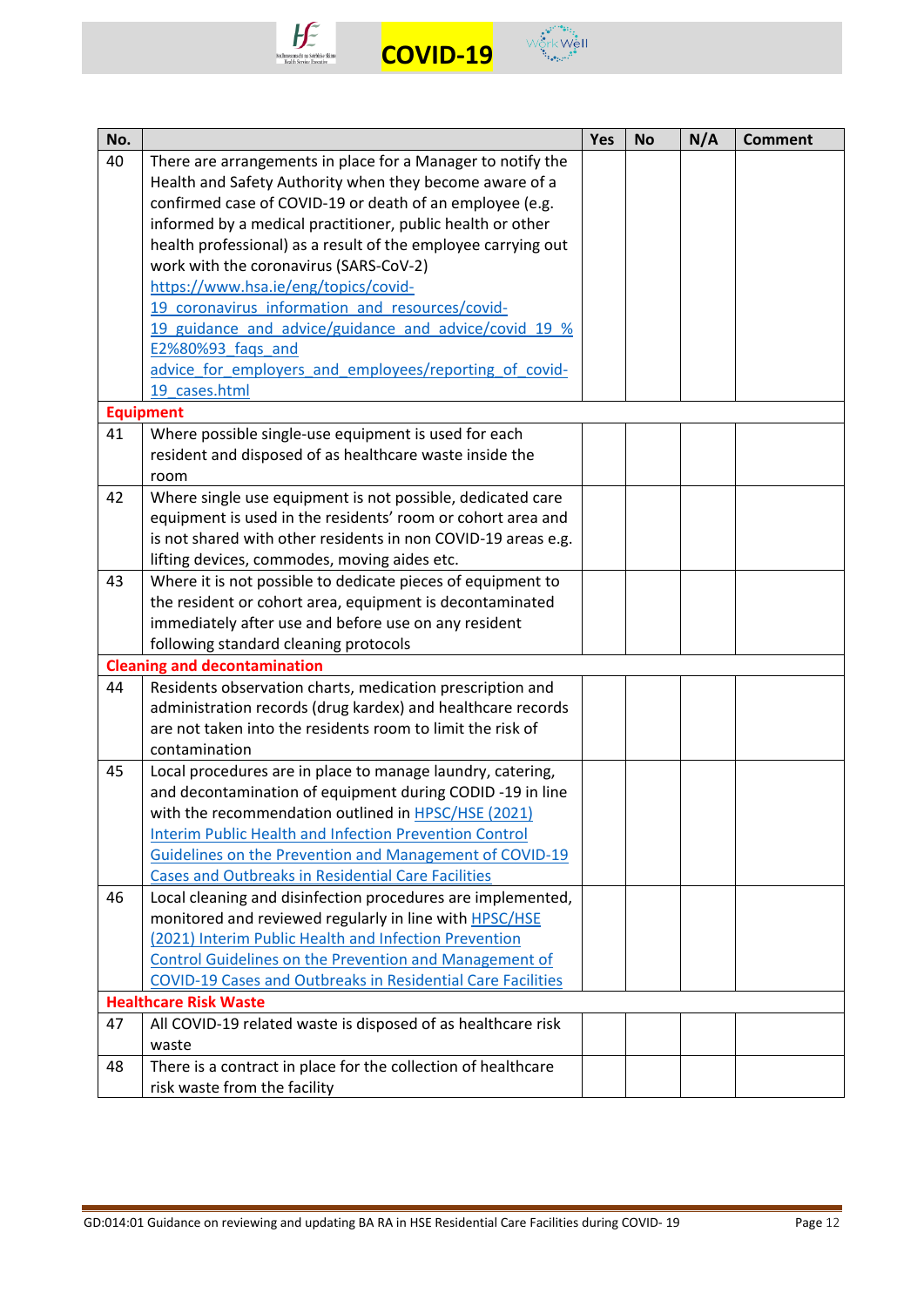



| No. |                                                                                                           | <b>Yes</b> | <b>No</b> | N/A | <b>Comment</b> |
|-----|-----------------------------------------------------------------------------------------------------------|------------|-----------|-----|----------------|
| 49  | There is an adequate number of foot pedal operated                                                        |            |           |     |                |
|     | healthcare risk waste bins provided                                                                       |            |           |     |                |
|     | <b>Section 6- PPE (General)</b>                                                                           |            |           |     |                |
|     | Infection Prevention and Control practice supported by appropriate use of PPE is important to minimise    |            |           |     |                |
|     | risk to patients of healthcare associated COVID-19.                                                       |            |           |     |                |
|     | Note: The rational, correct and consistent use of PPE can help reduce the spread of COVID-19. PPE         |            |           |     |                |
|     | effectiveness depends strongly on adequate and regular supplies, adequate training, appropriate hand      |            |           |     |                |
|     | hygiene and appropriate human behaviour. The fundamental principle of the hierarchy of controls is that   |            |           |     |                |
|     | personal protective equipment (PPE) should only be used as a last resort after all other precautions have |            |           |     |                |
|     | been implemented.                                                                                         |            |           |     |                |
| 50  | The choice and selection of PPE is based on risk assessment                                               |            |           |     |                |
|     | and in line with the HPSC / HSE Current recommendations                                                   |            |           |     |                |
|     | for the use of Personal Protective Equipment (PPE) in the                                                 |            |           |     |                |
|     | management of suspected or confirmed COVID-19                                                             |            |           |     |                |
| 51  | There is access to adequate supplies of onsite PPE at the                                                 |            |           |     |                |
|     | point of care                                                                                             |            |           |     |                |
| 52  | HCWs wear surgical masks when providing care to residents                                                 |            |           |     |                |
|     | and within 2m of a resident regardless of their COVID 19                                                  |            |           |     |                |
|     | status                                                                                                    |            |           |     |                |
| 53  | HCWs wear surgical masks for all encounters with other                                                    |            |           |     |                |
|     | HCWs in the workplace where a distance of 2m cannot be                                                    |            |           |     |                |
|     | maintained                                                                                                |            |           |     |                |
| 54  | All HCWs have reviewed HSE video resources / completed                                                    |            |           |     |                |
|     | the HSELanD Modules on donning and doffing PPE                                                            |            |           |     |                |
| 55  | There is a buddy system in place for donning and doffing PPE                                              |            |           |     |                |
|     | to minimise the risk of accidental contamination                                                          |            |           |     |                |

|     | Use the columns below to document any local existing control measures not referenced above |
|-----|--------------------------------------------------------------------------------------------|
| No. |                                                                                            |
|     |                                                                                            |
|     |                                                                                            |
|     |                                                                                            |
|     |                                                                                            |
|     |                                                                                            |
|     |                                                                                            |
|     |                                                                                            |
|     |                                                                                            |
|     |                                                                                            |
|     |                                                                                            |
|     |                                                                                            |
|     |                                                                                            |
|     |                                                                                            |
|     |                                                                                            |
|     |                                                                                            |
|     |                                                                                            |
|     |                                                                                            |
|     |                                                                                            |